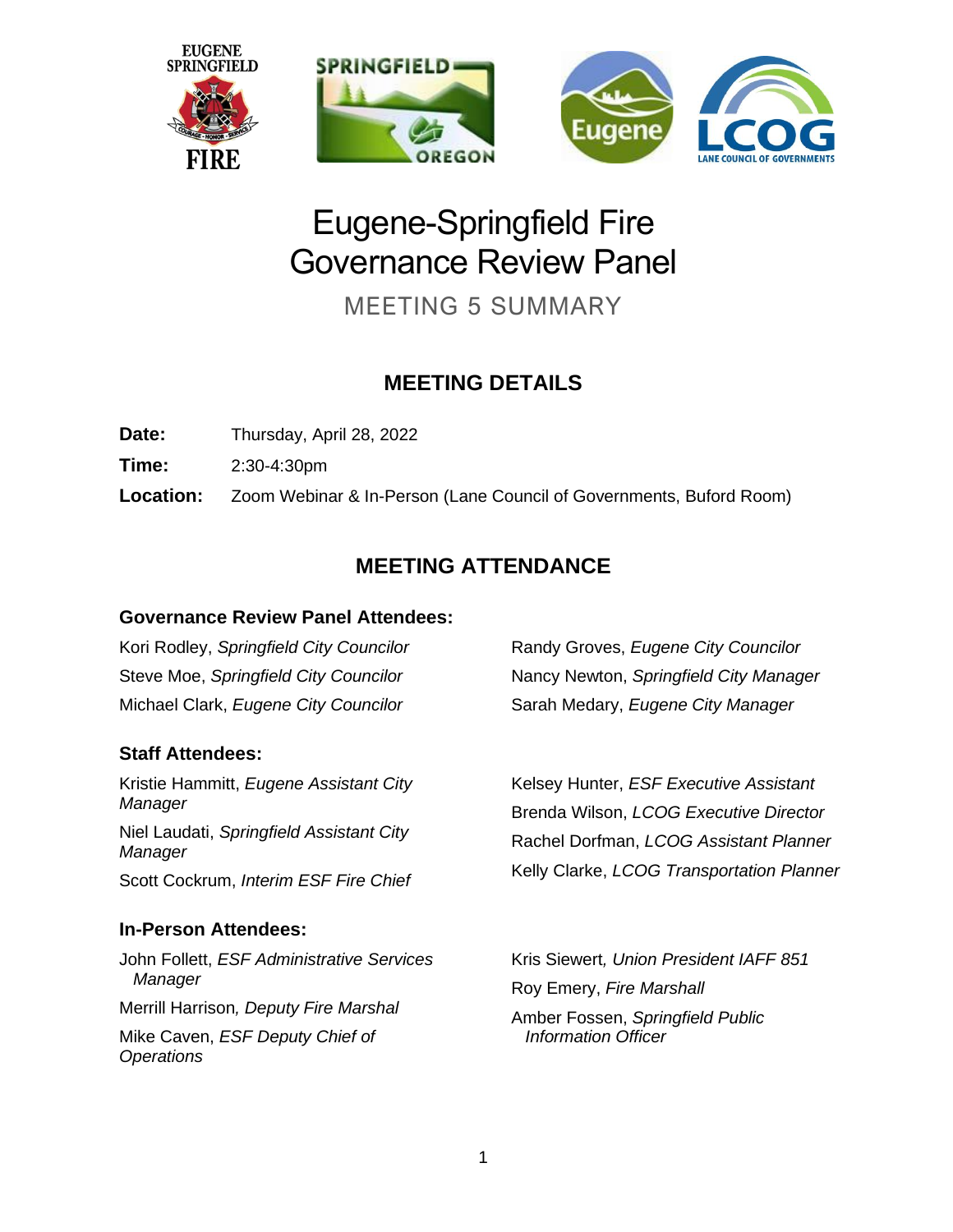

# **MEETING SUMMARY**

#### **1. Welcome & Introductions**

*Brenda Wilson, LCOG Executive Director, provided welcoming remarks and took attendance.*

#### **2. Eugene-Springfield Fire Governance Options (part 2)**

Presenter: Brenda Wilson

*Ms. Wilson presented a series of slides that provided a summary—including high-level legal, process, and financial considerations—of the final three of six options available for ESF's evolution in its Functional Consolidation: 1) Special District, 2) Regional Fire Authority, 3) termination of the current Functional Consolidation agreement. The slides and governance options fact sheets were provided to Panel members in the meeting materials and are also available on the project website.* 

*Feedback from the Panelists on each option presented is summarized below and will be presented as a SWOT analysis once all options have been presented.* 

*Special District:*

- *Cities would give up governance*
- *Most complicated of processes, many points where it could get derailed.*
- *Looking at maintaining fire and EMS (which are essential services) in the long-term, during recessions and downturns, if you are an independent district, you assume 100% of the cuts. But sometimes as part of a city you're not taking a completely proportional share of the reduction.*
- *Timing, hardest sell for Springfield Council, because there are always concerns about tax compression; and feels drastic. Ideas of who has control and who doesn't. Would have to go to voters, seems like heavy lift.*
- *Springfield citizens paying assessment for fire. How will this look for voters? In Springfield 1/3 of budget, lots of money. Offset by 5-year local option levy, and most of this is going to police services.*
- *Likelihood of costing taxpayer less is low. People think City council is in charge of Fire Department. Public expectations not aligned with governance structure. Lack of authority is a major weakness. Prefer to find a way to solve the problems we face without Special District, but would not stand in the way and fight if this is the only way to solve this problem.*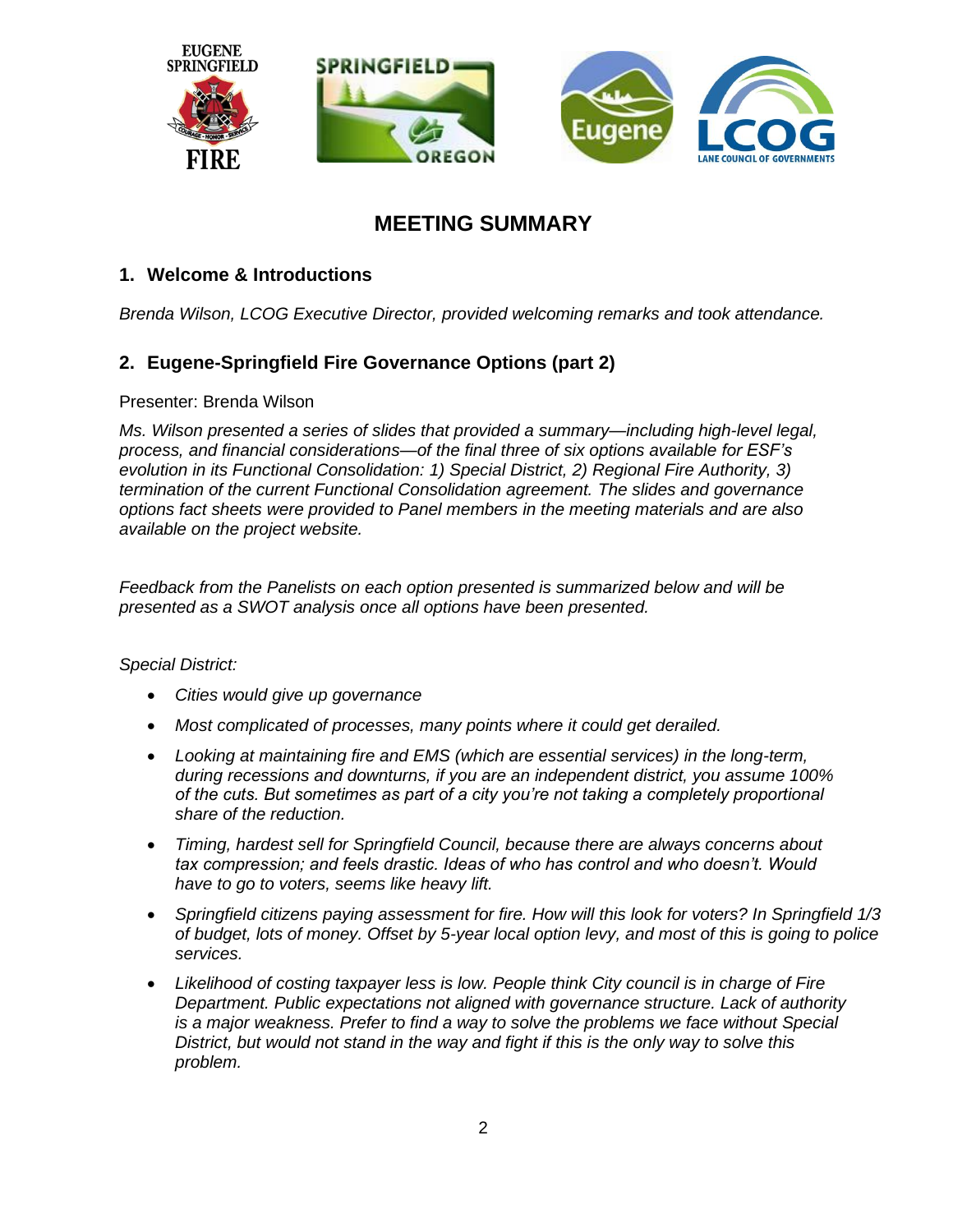

- *Even though hard sell for voters, people can see where those tax dollars are going. More transparent having it broken out like this vs. when you're lumping it into property taxes.*
- *Anything that will make for a more equitable service is good.*
- *How is area going to grow? How are we setting ourselves to provide services and funding for the services. Right now, we're piecing funding together in different ways, whereas Special District sets up future to figure out funding on its own vs. being dependent on different municipalities.*
- *The solution is more of a hybrid model where Councilors from each city are part of governance structure. An independent board separate from elected Councilors is not appealing.*
- *People want to know how much will they be paying for Fire Department and how much less they will be paying with the city. May feel Special District/any option is more palatable if overall cost is less.*
- *Can get more granular in leadership with Special District. Board of Directors are much better informed in the delivery and scope of services.*
- *Not the only way to solve the problems, but could be supported under the right circumstances. Have reservations with complexity but have seen these work well. People love Tualatin Valley Fire District and how it is serving them. More efficiencies economically.*
- *Whatever form of governance, need to make sure it is adequate to serve the community. Most Special Districts have very good relationships with the cities they protect. Whole list of pros. Challenge of getting there with a lot of steps.*
- *Chief Cockrum explained that in 2003 and 2004, the cities' budgets were expected to be in a difficult spot within 10 years because of public safety costs. The Functional Consolidation in 2010-12 helped to mitigate that for a period of time, and now we're back to where we were in 2003-04.*
- *Ms. Wilson added that in 2003, Springfield determined it was in their best interest to annex to a Special District, but the Boundary Commission denied it. Understanding was that it would work best if other entities, including Eugene, joined it.*
- *Cost savings of Functional Consolidation have already been met and taken advantage of.*
- *Public loves Willamalane and City has good relationship with Willamalane.*
- *Ms. Wilson stated that in order for a Special District or for any option to be successful, the City will need to give up that revenue/share of the budget, which is a pro and a con.*

#### *Regional Fire Authority:*

- *RFAs work well given less need to coordinate amongst entities and they also have representation from these entities.*
- *Support for model that would allow ESF to transition to IGE as a way to get immediate relief in the short-term while working toward larger option of RFA.*
- *RFA sounds more reasonable and workable than a Special District. More appealing.*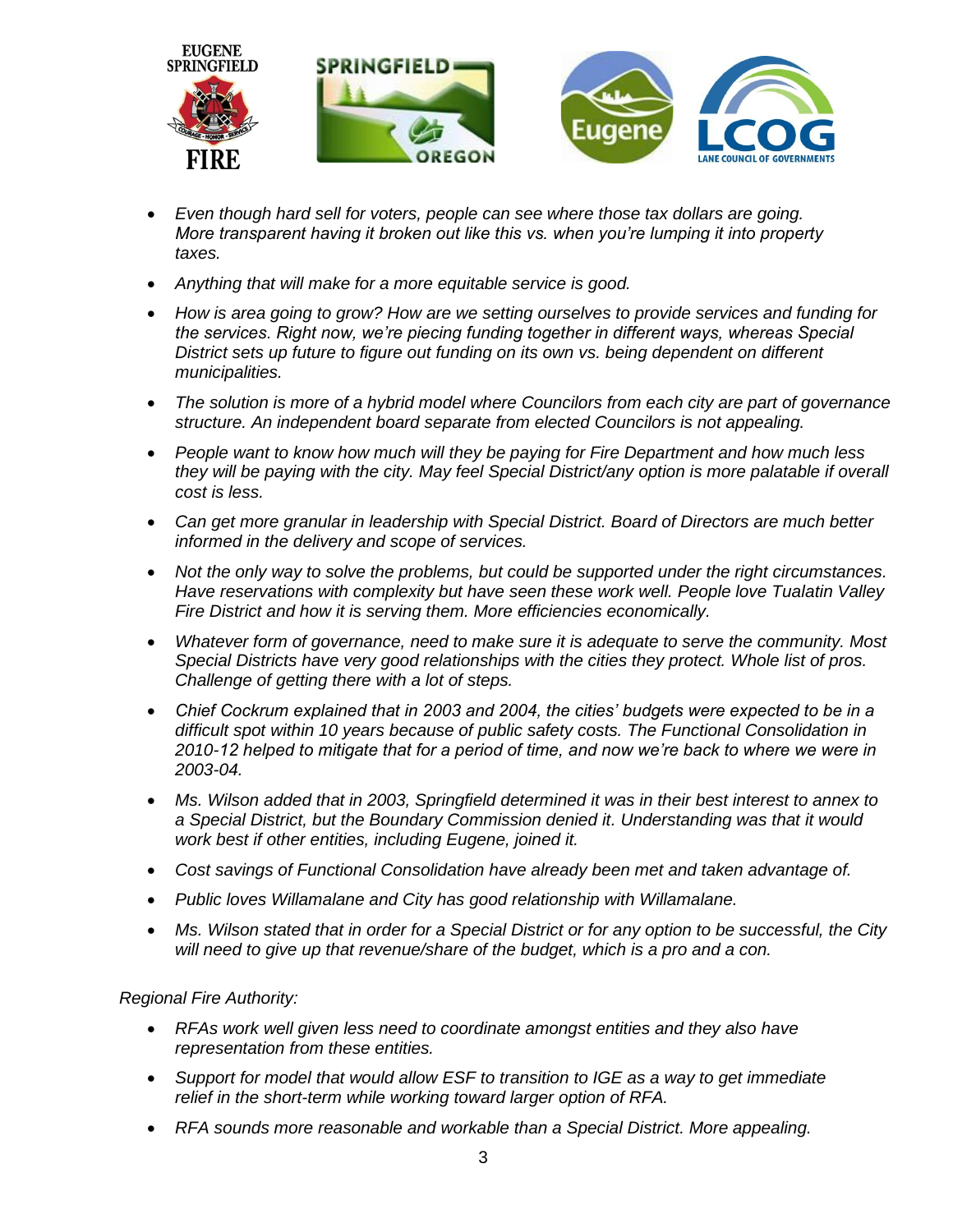

- *Chief Cockrum clarified that the biggest difference between an ORS 190 organization and RFA is ability to tax. An ORS 190 organization cannot tax and RFA can. Funding for an ORS 190 organization comes from city budgets.*
- *ESF operates under a ORS 190 agreement today (so do Lane Council of Governments and Metropolitan Wastewater Management Commission). ESF operating under a ORS 190 agreement that is not a new legal entity (vs. a 190 that would allow ESF to become an IGE).*
- *Weakness of RFA is lack of budgetary oversight. Concern is budgetary and losing funding authority. Even with elected Board Members, not the same as Council member because of public perception.*
- *What is purpose of municipality/city? The reality vs. the story. What people are expecting and think they are getting. People think their taxes pay for everything, but we know this is not true. However we move forward, people need to be aware of that.*
- *Under RFA, may make it easier for that service to go after more fees during difficult times. Fees would have no impact under compression.*
- *City of Springfield started the budget process last night and the Finance Director gave a summary of compression and funding issues. Oregon is unique in taxation structure. Less able to diversify.*

*Termination of the current Functional Consolidation agreement:*

- *Takes care of administrative issues.*
- *Not for it. Feels like going backward. We share this region, and we need to have a fire district that represents that.*
- *We will go back to having these same issues that were reasons for the Functional Consolidation in the first place (apparatus, efficiencies, operations, training). Would lose the interoperability. Started before Great Recession to provide better services. Cost savings became a big piece during/after recession.*
- *Not in favor of seeing ESF split but this option keeps concerns about Special District from happening and this is a benefit to people of Eugene. Without fire department, what is the purpose of a city? It is such a big part of city government, once you start shaving this off, what is left?*
- *A positive is that it provides clarity, forces us to repopulate those positions. Hate idea of going backward. If this is the desired option, how is it moving forward and not backward?*
- *Appreciate comments about clarity. Both cities would build up great departments but in 10, 15, 20 years would be in same place. How do you provide the best service with the most educated leadership? How can we build this to the next governance level?*
- *This would be a PR nightmare.*
- *People want to compare the two cities due to proximity. We feel this a little more in Springfield. Lots of education about Springfield budgets, constraints, FTE. We are a thin organization. Everyone working a job and a half. Fairly certain a split would have a large cost implication to Springfield and would have to manage expectations. Stronger together with the two cities.*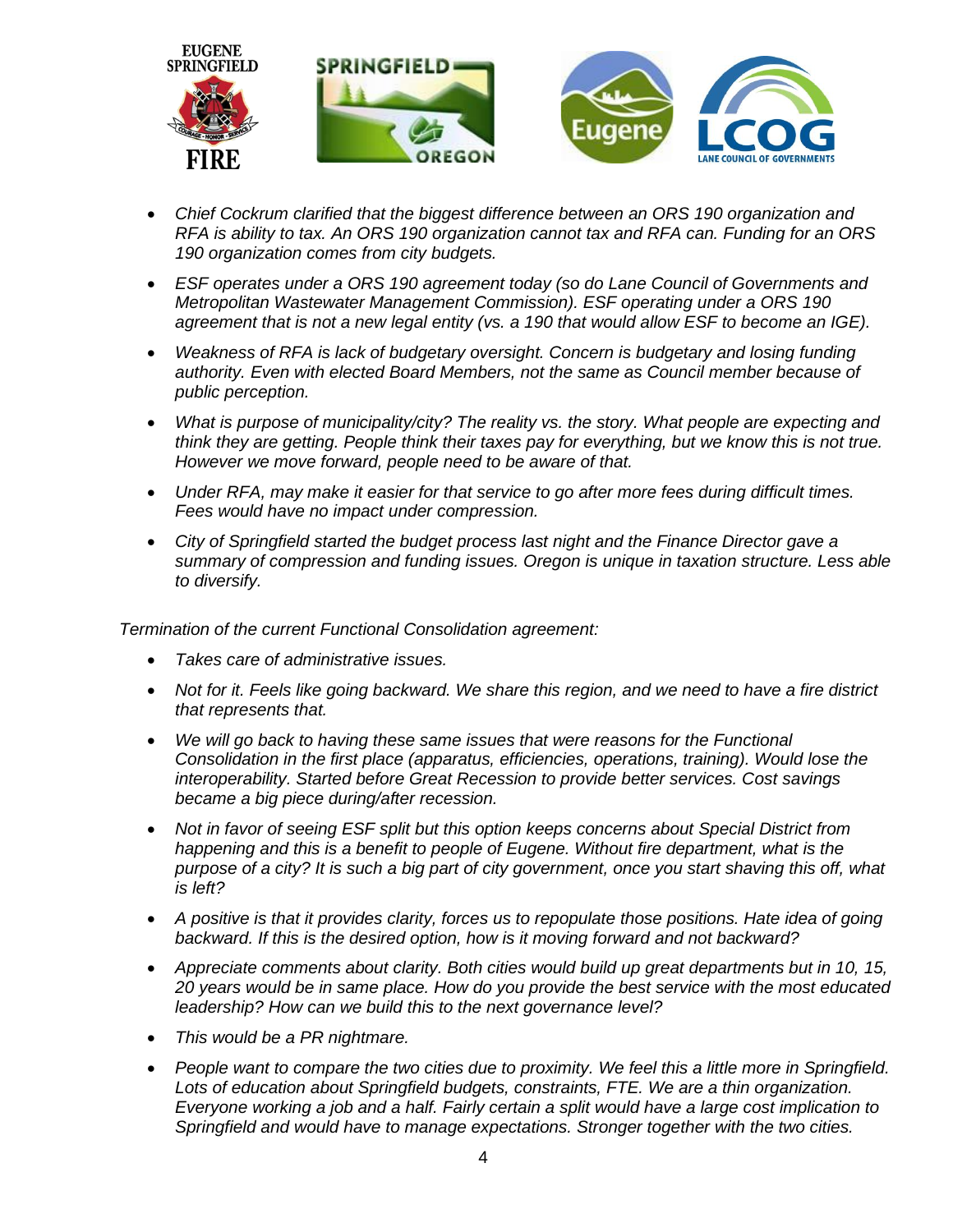

*Benefits from that. Appreciate the relationship with Eugene. Would have to have an honest conversation about level of funding, continue on 5-year option levy which creates uncertainty, and may have to talk about different service level and/or call response time.* 

- *Chief Cockrum explained that one challenge that could arise if the districts split was if the cities chose to have different levels of service. How would the Fire Department respond to that? Both cities are going to have budget implications over the next five years and Fire Department costs are going to go up. What are options that allow for long-term sustainability?*
- *Cost implications across budgets.*

## **3. IAFF 851**

Presenter: Kris Siewert

*Kris Siewert, Union President for IAFF 851 stated that ESF is treading water and that a longterm vision is needed as well as clear direction for what to do to get there. Mr. Siewert emphasized that what is needed is a final decision about where ESF is going.* 

#### **4. Roundtable Discussion**

*Ms. Wilson asked if there are any options that are not on the table for Panel members. Responses included:*

- *IGE is a start*
- *IGE is a step in the right direction. Why not talk with legislative officials about an RFA? Timing is short but long session is coming up. We should get going on it. Fix what is going on, see what we can do under the ORS 190 agreement, look long term at RFA.*
- *Explore different ways we may use ORS 190 agreement tool. Keep RFA option out there. What would some of those pieces look like applied locally. Like to take Special District off the table if others feel the same.*
- *In answer to a question about whether to the financial consultant is looking at a narrowed list of options providing high-level information for each option, Chief Cockrum stated that the work will be phased so that we can inform them what we want. Phase 1 = what is the Functional Consolidation costing us now and into the future? And also look at each city going forward to see how those pieces align. Chief Cockrum intends to talk with City Managers and Assistant City Managers to see what they want for next phase.*
- *Important part is to control for all the variables, including inflation and known costs. Helpful to compare apples to apples.*
- *Costs are an important part of decision-making.*
- *Ms. Wilson stated that the financial consultant is costing out where we are and where we will be in the future if we don't do anything.*